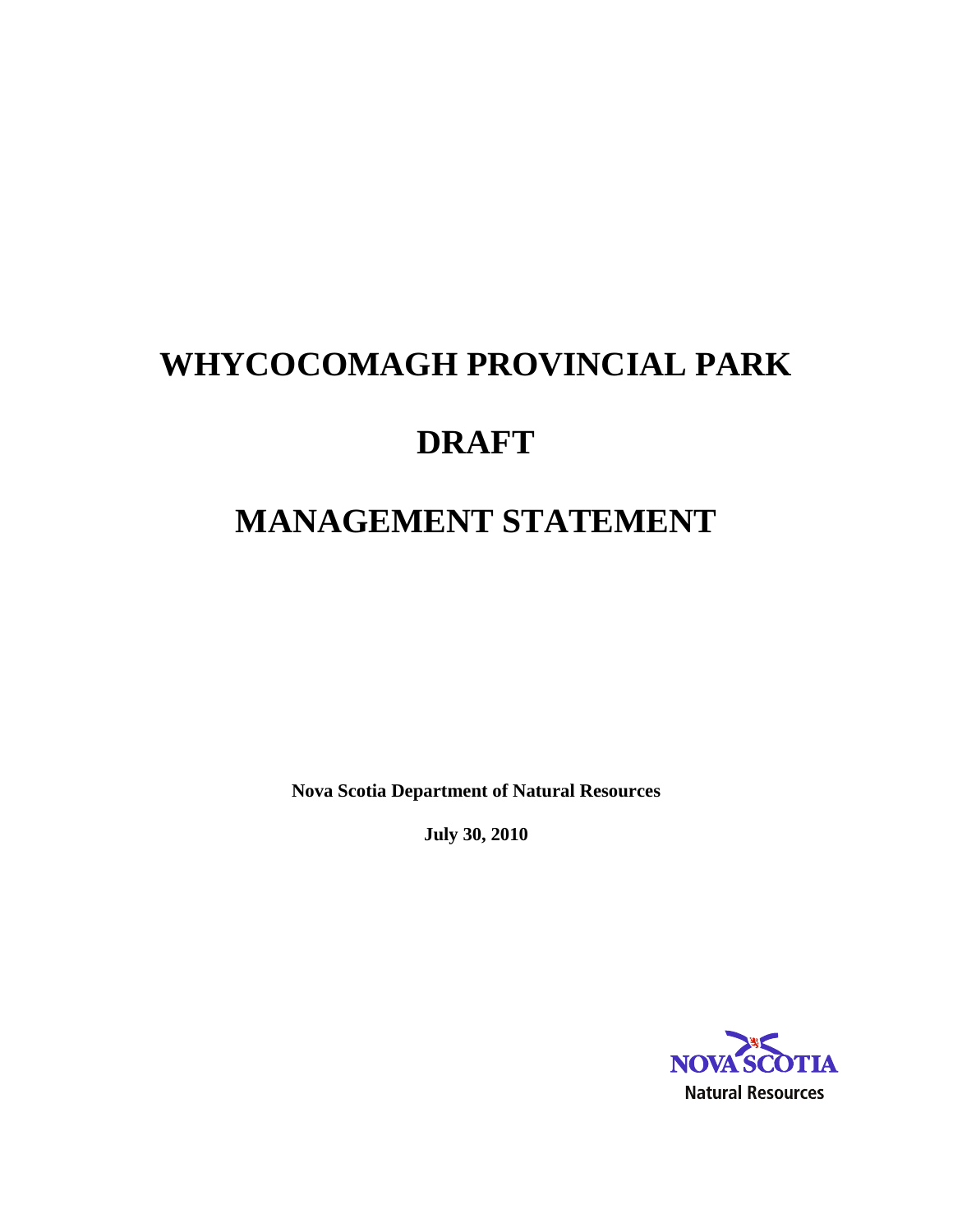### **TABLE OF CONTENTS**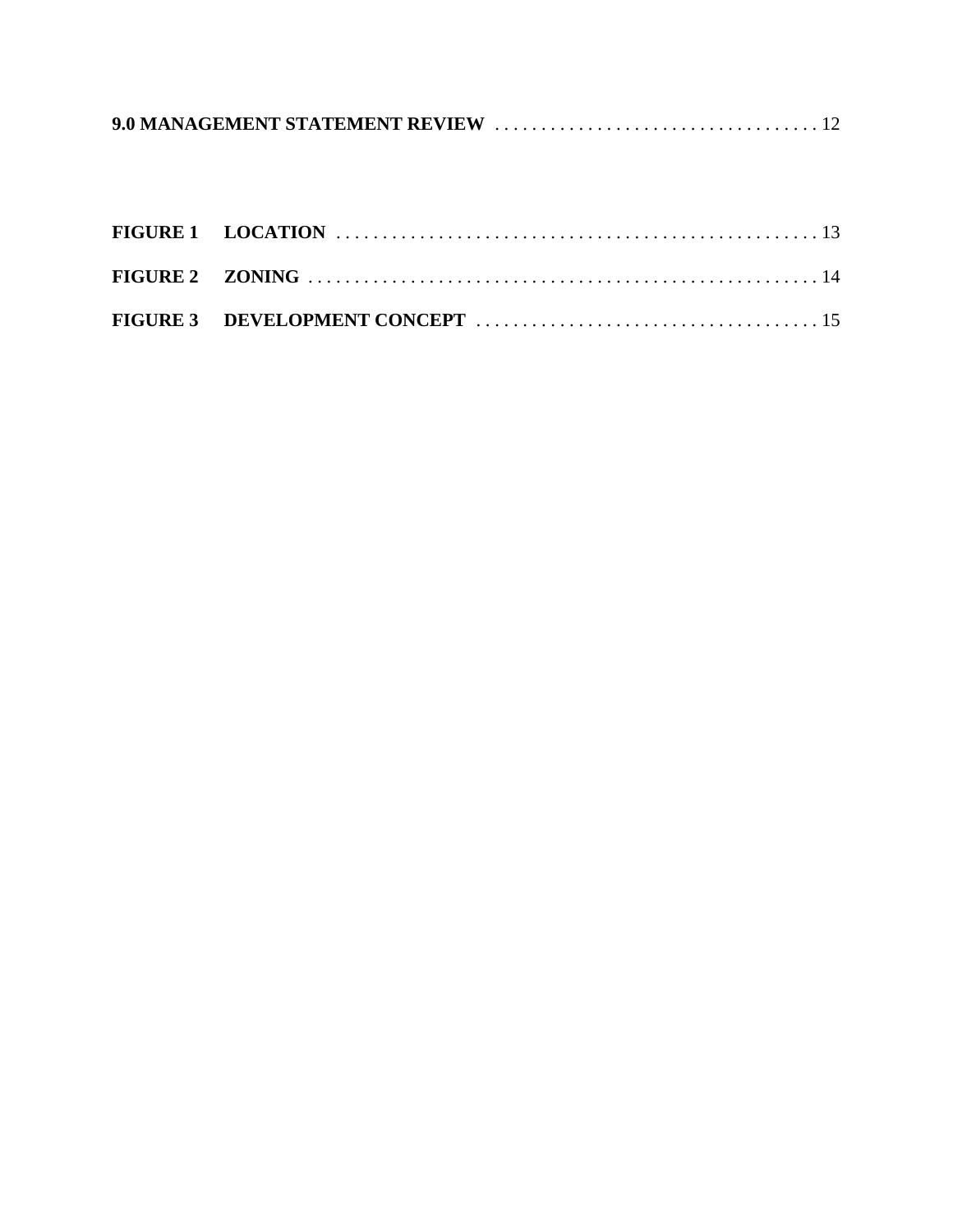# **EXECUTIVE SUMMARY**

Whycocomagh Provincial Park is located on the Trans Canada Highway 105 at Whycocomagh, Inverness County, Nova Scotia. Overlooking the Bras d'Or Lake, one of Nova Scotia's premiere tourist destinations, the 212 hectare property provides opportunities for camping, hiking, picnicking, scenic viewing and lake access. Portions of the park are relatively undisturbed and provide opportunities to conserve natural values and ecological processes.

The purpose of this management statement is to define a vision and philosophy that will guide management decisions for Whycocomagh Provincial Park over the next 20 years. In addition, the management statement identifies the actions necessary to support that vision and philosophy.

In keeping with the legislative mandate of Nova Scotia's provincial parks system, four principal management objectives have been adopted for Whycocomagh Provincial Park. The first is to provide opportunities for a range of nature-based outdoor recreational activities. Secondly, important natural and cultural heritage values will be protected and conserved. Thirdly, the park will provide opportunities to understand and appreciate the park's heritage values. Fourthly, Whycocomagh Provincial Park will contribute to Nova Scotia's tourism industry by providing one of a limited number of public access points to the Bras d'Or Lake.

Park management priorities will be directed toward providing sustainable, nature-based outdoor recreational activities which compliment the park's setting on the Bras d'Or Lake. To that end, Whycocomagh Provincial Park will be classed as an Outdoor Recreation Park as defined by the Provincial Park Regulations. Protection and conservation of natural and cultural heritage values will also be a priority and in that regard 93 percent of the park is included in a Resource Conservation zone that emphasizes the conservation of heritage values. The remaining 7 percent of the park is included in a Recreation Development zone where facilities and services and park use is concentrated.

This management statement provides a framework for a proposed upgrading of park facilities and services which is expected to occur in 2010-11. This upgrading will occur largely within the existing park development footprint. Campsites and park roads will be upgraded to current standards, up to eight serviced (electrical) sites will be added, up to four yurts will be provided, the program area will be enhanced, and a group and program area shelter will be constructed.

Maintaining ecological integrity is an important goal of the park management statement. To that end, the Department will undertake an inventory of the park's flora and fauna. Where appropriate, measures will be implemented to minimize the impact of park visitors.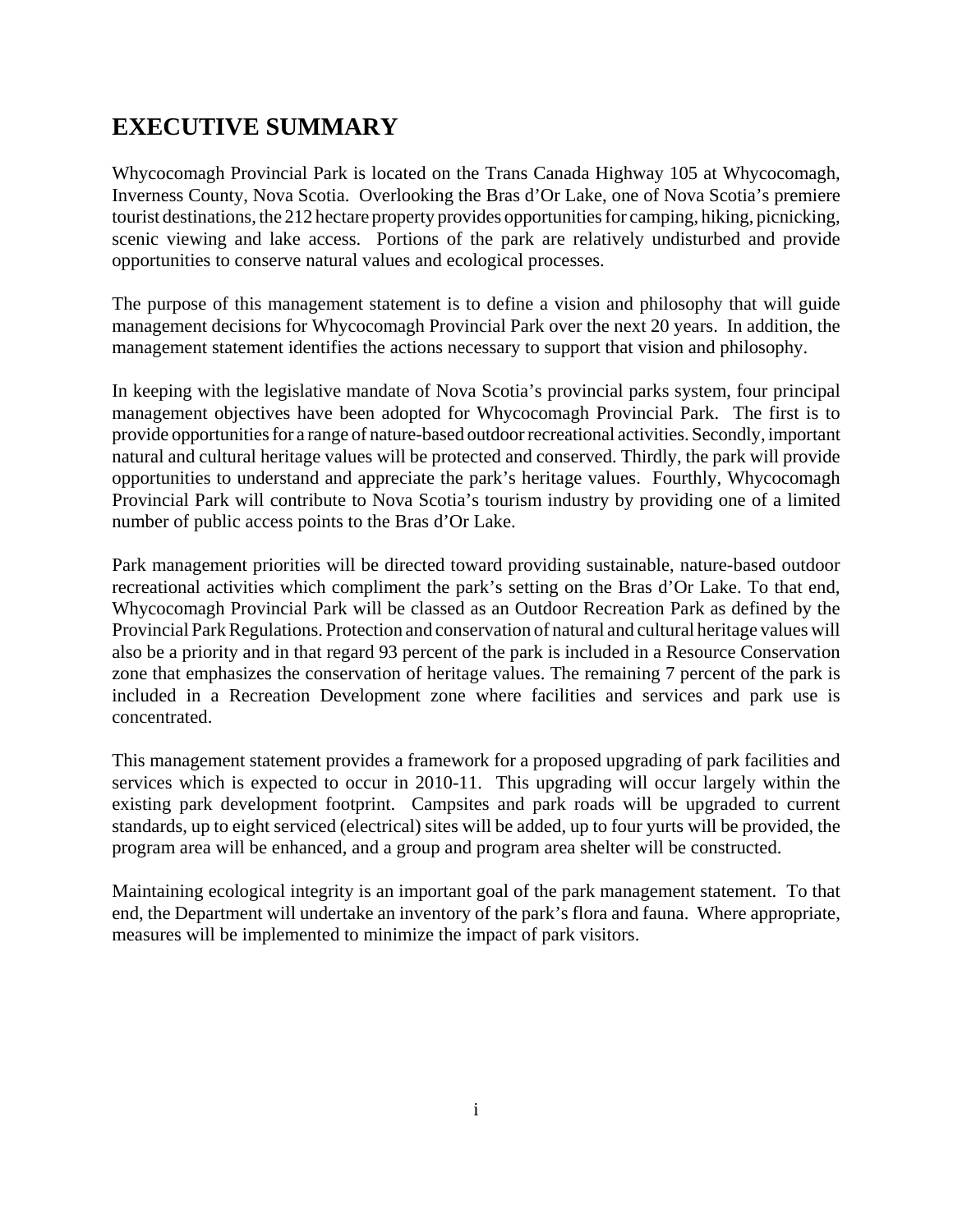# **1.0 INTRODUCTION**

### **Nova Scotia's Provincial Park System**

The mandate of Nova Scotia's Provincial Parks System is to permanently protect significant elements of Nova Scotia's natural and cultural heritage while providing opportunities for compatible, ecologically-sustainable outdoor education, recreation and tourism. The Department of Natural Resources (DNR) is responsible for managing provincial parks as well as park reserves, trails and protected beaches.

This management statement will guide the management, development, and operation of Whycocomagh Provincial Park over the next 20 years. The management statement may be reviewed or amended as the need arises. Section 8.0 describes the process for the review and amendment of this management statement.

### **Whycocomagh Provincial Park**

Whycocomagh Provincial Park is a 212 hectare regionally-significant Outdoor Recreation class park located on the Bras d'Or Lake, one of Nova Scotia's most prominent tourism and outdoor recreation destinations. The park borders the Village of Whycocomagh, Inverness County, and is situated approximately 35 kilometres west of Baddeck and 50 kilometres east of Port Hawksbury (Figure 1). Highway 105 bisects the park. The park occupies a dramatic hillside overlooking the Bras d'Or Lake and Skye River Valley. Salt Mountain, at 240 metres above sea level, is the dominant natural feature of the park, and offers panoramic views of the Bras d'Or Lake and surrounding countryside.

Lands were first acquired for Whycocomagh Provincial Park in 1947 when 5 hectares were donated by the Whittemore family as a memorial to Hugh MacLennan. In 1959, Whycocomagh Provincial Park was officially opened, making it one of Nova Scotia's first provincial camping parks. Until the mid-1970's, the park was one of the busiest provincial campgrounds in Nova Scotia and during that time offered upwards of 150 campsites. Since the mid-1970's, however, campground use has declined dramatically due, in part, to trends in the tourism and camping. In particular, park facilities and services offered at Whycocomagh Provincial Park have not kept pace with changing camper expectations.

In 1972 Whycocomagh Provincial Park was designated under the Provincial Parks Act. Although various plans have been developed over the years to guide specific park development projects, a formal document that provides comprehensive park management direction has never been adopted.

### **Management Direction**

The Provincial Parks Act empowers the Minister of Natural Resources to prepare management direction to guide the long-term development and operation of a provincial park. To ensure management of Whycocomagh Provincial Park is consistent with the mandate of the provincial parks program, DNR has prepared this park management statement. This statement is also intended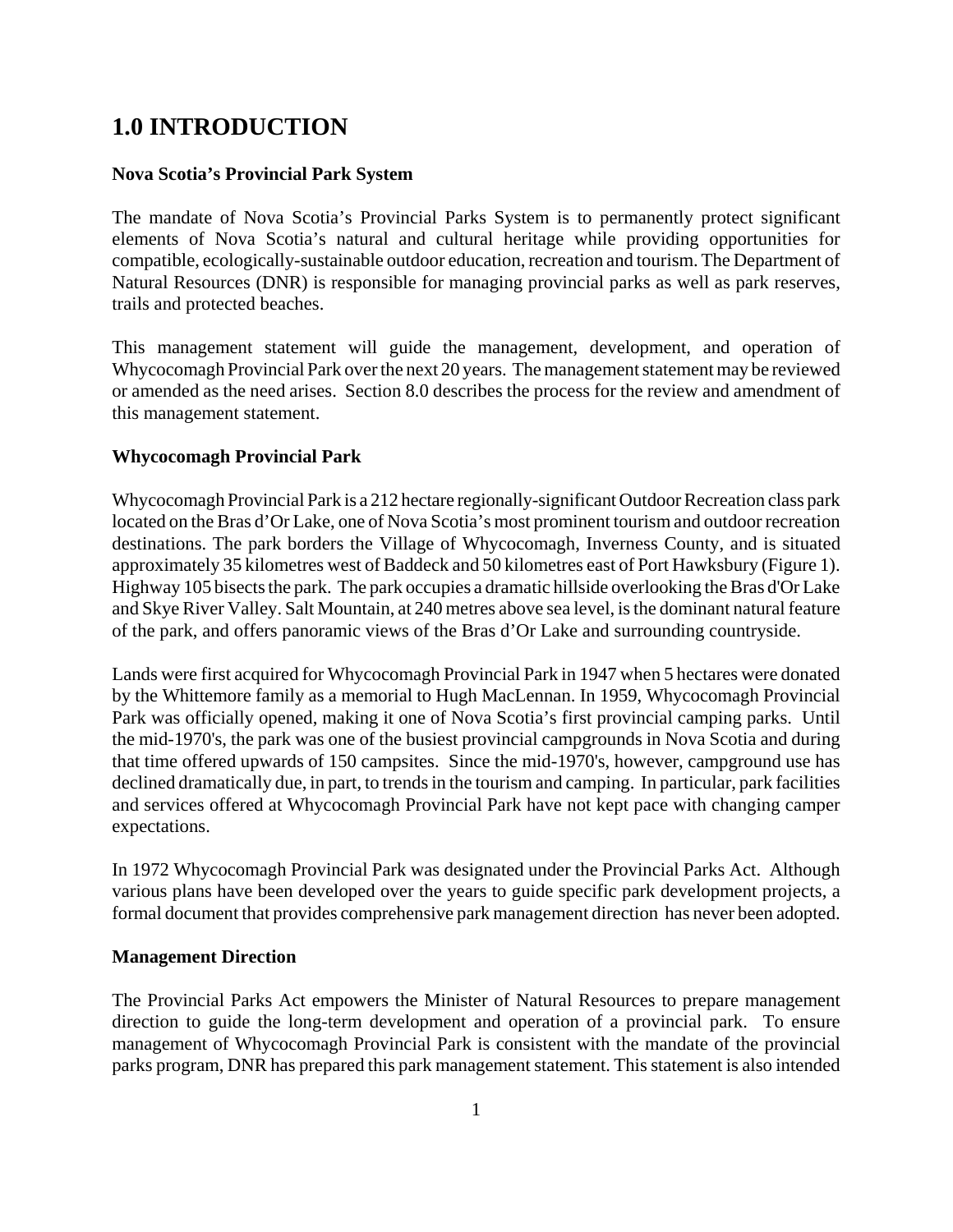to establish a policy and resource management framework that will provide guidance for a modest capital infrastructure redevelopment proposed for Whycocomagh Provincial Park in 2010.

The management statement is based on the Department's legislative mandate under the *Provincial Parks Act and Regulations*, its Provincial Parks Policy, other Provincial and Departmental policies and guidelines, together with the park's heritage and outdoor recreation values. The term heritage values, as used throughout this document, encompasses both cultural heritage and natural environments.

# **2.0 PARK CLASSIFICATION**

Nova Scotia's provincial parks are organized into broad classes or categories, each of which has particular purposes and characteristics. Provincial Park Regulations define seven classes of parks: Wildland; Natural Heritage Reserve; Historic; Natural Environment; Outdoor Recreational; Wayside; and, Wildlife. Each class contributes differently towards the provincial park system while collectively ensuring that the province's natural, cultural and recreational environments are protected.

Whycocomagh Provincial Park, by virtue of the opportunities it provides for outdoor recreational activities, will be managed as an Outdoor Recreational Park as defined by the Provincial Parks Regulations. An outdoor recreational park incorporates quality recreational resources capable of supporting a wide variety of outdoor activities and is established to meet the recreational needs of residents and visitors.

### **Park Goal**

The goal of Whycocomagh Provincial Park is to provide opportunities for a range of outdoor recreational opportunities, including camping, picnicking, hiking, scenic viewing and coastal access, while ensuring protection, understanding and appreciation of the park's heritage values. In addition, with much of the Bras d'Or Lake shoreline in private ownership, the park will play an important role in the regional and provincial tourism economy by providing public access to the Bras d'Or Lake.

### **Park System Objectives**

Nova Scotia's provincial parks system has five objectives as stated in the Provincial Parks Act:

- provide opportunities for a wide variety of outdoor recreational opportunities ranging from relatively high intensity near-urban facilities to low intensity wildland experiences.
- preserve unique, rare, representative or otherwise significant elements of the natural environment and historic resources of Nova Scotia.
- provide opportunities for exploration, understanding and appreciation of Nova Scotia's natural and cultural heritage through interpretation, information and educational programs.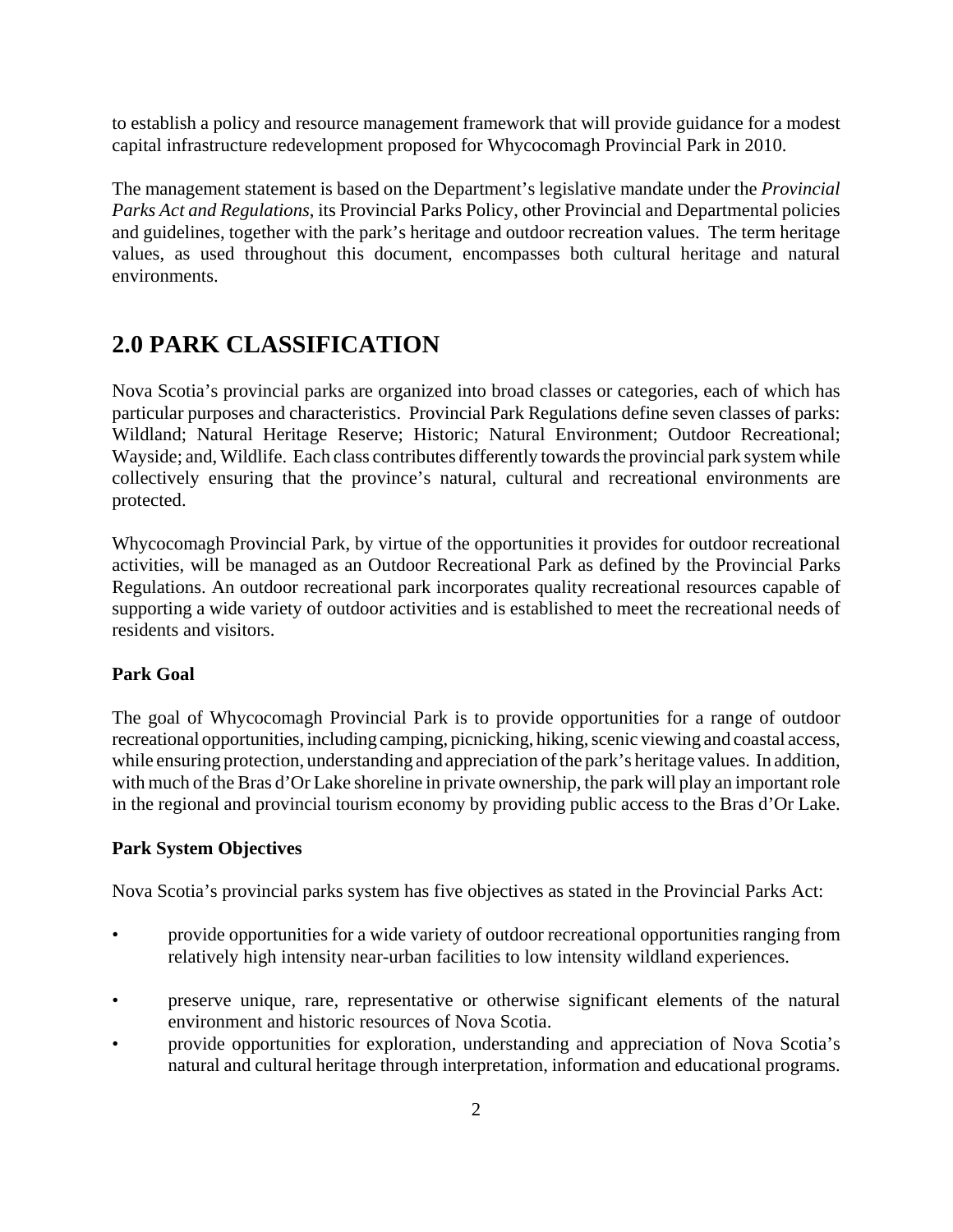- provide resident travellers and out-of-province visitors with opportunities to discover, experience and enjoy Nova Scotia's distinctive outdoor recreational and heritage resources.
- assemble and maintain, within a system of provincial parks and park reserves, a land base adequate to meet present and future needs of Nova Scotians for outdoor recreation and heritage resource protection.

Whycocomagh Provincial Park will contribute to these objectives by providing sustainable outdoor recreation opportunities which complement its setting on the Bras d'Or Lake while ensuring the park's ecological integrity is maintained. In addition, the park will ensure that park visitors have an opportunity to better understand and appreciate park values.

# **3.0 PARK VALUES**

### **Natural Heritage**

Whycocomagh Provincial Park is found in the Nova Scotia Uplands Ecoregion, a geologically diverse and complex area stretching from Cape Chignecto, Cumberland County, to Kellys Mountain, Victoria County. Elevations within this ecoregion generally range from 150 to 300 metres above sea level. The Uplands Ecoregion is further subdivided into eight ecodistricts that have been judged distinctive on the basis of broad-scale elevation, macro climate as influenced by elevation, coastal proximity, geology and landforms. The park falls within two of these ecodistricts - Cape Breton Hills and Bras d'Or Lowlands.

A majority of Whycocomagh Provincial Park is located within the Cape Breton Hills Ecodistrict. In this ecodistrict the higher, steep-sloped hills are underlain with older resistant rocks and are covered with well-drained, moderately coarse textured tills. In general, the lower, more gradually sloping hills are underlain by coarse carboniferous sediments. The soils tend to be imperfectly drained, fine textured tills. This ecodistrict is predominantly covered with a tolerant hardwood forest with scattered spruce and fir. Yellow birch, sugar maple and red maple grow on better drained soils.

The Bras d'Or Lowlands ecodistrict encompasses the lowland areas around the Bras d'Or Lake and the Sydney coalfield, Boularderie Island and the Salmon River Valley on the east side of the East Bay Hills. In comparison to the surrounding uplands, this ecodistrict benefits from a more moderate climate due to its proximity to the Bras d'Or Lake and the shelter afforded by the surrounding uplands of the Cape Breton Hills ecodistrict.

The predominant forest species on the lowlands include black and white spruce. On steeper slopes, white pine can be found, while red spruce and hemlock can be found in the valley canyons, steep ravines and along some watercourses coming off the uplands. The clearing of land by early settlers and then subsequent abandonment of the fields and pastures has given rise to large areas of old field white spruce.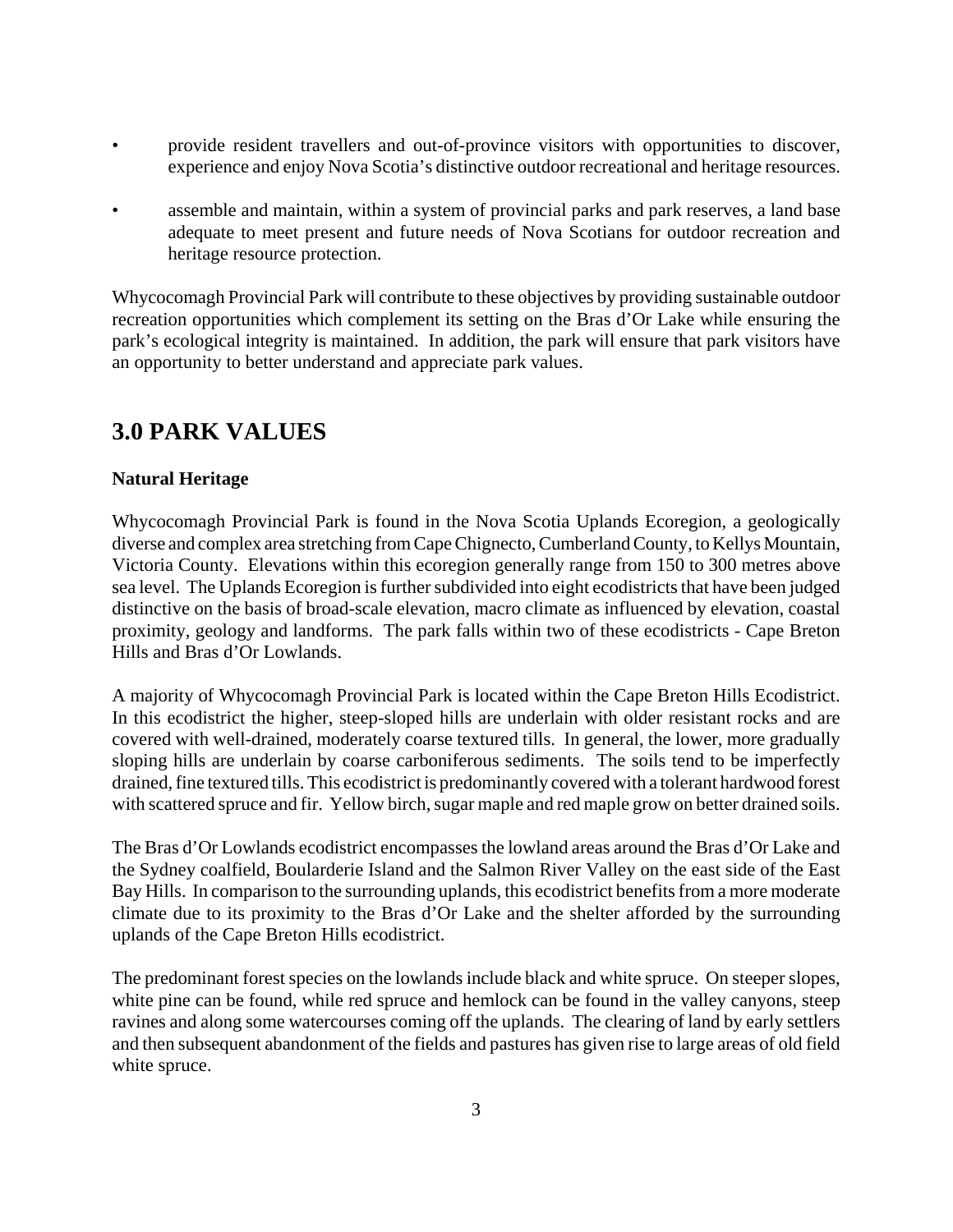Whycocomagh Provincial Park itself is dominated by the steep-sided valley slopes of Whycocomagh and Salt Mountains and dissected by Saltwater Brook. For the most part, the section of the Bras d'Or Lake coastline is composed of steep, high, and somewhat eroding glacial tills.

The dominant surficial material is a thin layer of predominantly rock rubble overlying predominantly sedimentary bedrock on steep-sided valley slopes. Less frequent are thin veneers of glacial till over bedrock on mountain-top flats and imperfectly to well drained moderately coarse textured tills on undulating to rolling terrain in the campground area. A small floodplain area is restricted to the western part of the day-use area, along Saltwater Brook. All surficial materials produce moderately coarse to coarse-textured soils.

The vegetation is more or less equally distributed between old-field white spruce forests, intolerant hardwood forests, tolerant hardwood forests, and the open fields and developed portions of the campground and day-use areas. A few very small groves of eastern hemlock are located along the eastern slope of Saltwater Brook.

This park does not protect representative natural values associated with the Bras d'Or Lowlands ecodistrict. It does, however, provide limited protection of representative natural values for the Cape Breton Hills ecodistrict, representing well one of 19 ecosection types associated with that ecodistrict (well-drained, medium-textured ecosection). Overall, ecological integrity is limited due to extensive park development and relative small size of the property.

### **Marine Environment**

While the boundaries of Whycocomagh Provincial Park do not include any portion of the Bras d'Or Lake, the park does have a fairly extensive frontage on the lake. This frontage provides public access to one of Nova Scotia's most popular tourism attractions in a landscape that is otherwise dominated by private ownership.

The Bras d'Or Lake is an irregular brackish body of water covering 260 square kilometres. The western part of the lake is generally shallow, with the sheltered bays of West Bay, Denys Basin, and Whycocomagh Bay. Three long narrow arms extend to the east: East Bay, St. Andrews Channel, and Great Bras d'Or Channel. Great Bras d'Or Channel connects to the open sea in the Sydney Bight across a depth of at least 8 metres. Little Bras d'Or Channel is a 6-metre deep, sinuous estuary that connects St. Andrews Channel with the sea. A narrow isthmus at St. Peters separates the southern part of Bras d'Or Lake from St. Peters Bay.

The Bras d'Or Lake occupies a regional lowland that developed in soft Windsor Group rocks before the Quaternary glacial period. Some deepening of the floor of the lake might have resulted from solution collapse of gypsum, but the main excavation of the very deep channels (280 metres in St. Andrews Channel, 81 metres in East Bay) appears to be a consequence of glacial erosion, probably over hundreds of thousands of years through the Quaternary. The cliffs bordering the lake are unusual because they preserve organic sediments predating the last glaciation that provide a window on earlier environmental conditions.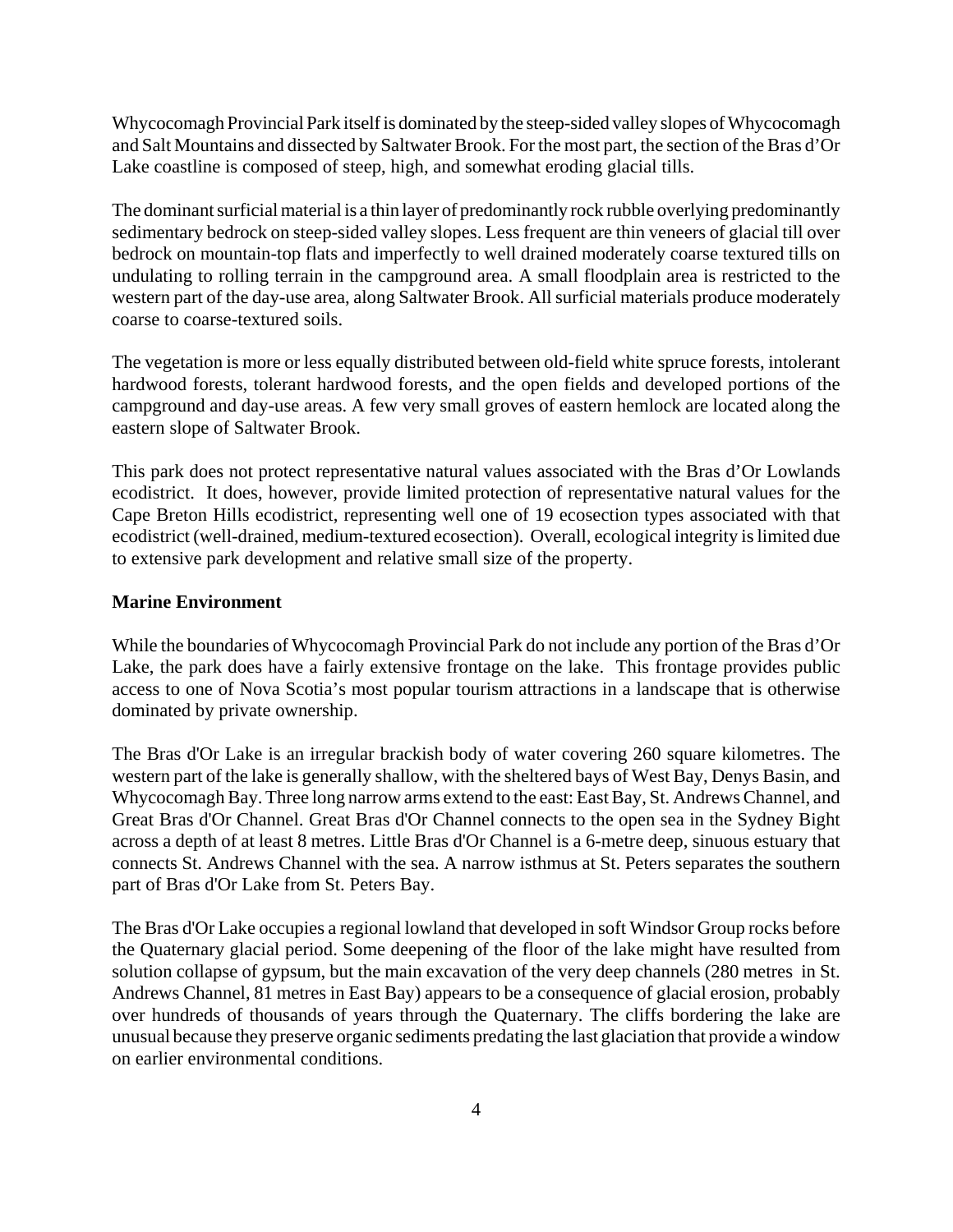The shallowness of the links between the Bras d'Or Lake and the Atlantic Ocean have resulted in a complex post-glacial history. Final melting of glacial ice probably occurred about 10,000 years after the Younger Dryas climatic oscillation. The first sediments deposited above glacial till in the central part of the lake, probably 10,000 to 9,000 years ago, contain dinocysts that indicate some penetration of marine water into the lake. The relatively high sea level inferred at this time reflects the continuing depression of the land from loading by glacial ice. Rebound from this depression cut off marine-water influx from about 9,000 to 4,500 years ago and the Bras d'Or Lake was fresh. Late Holocene subsidence resulted in a renewed influx of marine water in the last 4,500 years. The effects of this subsidence are seen in the transgressive character of many of the shoreline features and the extensive shoals of upper Whycocomagh Bay, Nyanza Bay, and Denys Basin, which lay at the mid-Holocene lake shoreline. Coastal erosion of glacial sediments has led to the formation of many sandy and gravelly barrier beaches and spits.

#### **Flora**

Prior to the establishment of Whycocomagh Provincial Park, the property's forests had been harvested, perhaps several times, and portions cleared for agriculture. Since 1959, a section of the property has been developed for park infrastructure and public use. No systematic inventories have been conducted on the flora of this park.

Of interest in this otherwise anthropologically-disturbed landbase, are relatively natural areas located in the upper reaches of Saltwater Brook and on the slopes and hilltop of Salt Mountain. Several small stands of eastern hemlock are located along Saltwater Brook. There are no known endangered or at-risk flora within Whycocomagh Provincial Park.

### **Fauna**

Despite its small land base, past disturbance and existing park development, Whycocomagh Provincial Park provides habitat for a range of terrestrial fauna. Wintering white-tailed deer have taken advantage of the abundant wild apple crop over the years and the park has been home to a small herd (up to 25) in the past. Whycocomagh Provincial Park was also one site chosen for the release of Pine Martin in an effort to re-establish a native population. Small mammals such as snowshoe hare, raccoons and skunks are common.

With the abundance of blueberries, blackberries and raspberries, and fruit bearing shrubs and trees, a considerable assortment of song birds are found within the park. Bald eagles frequent the skies over the park, taking advantage of the thermal drafts along the edges of Salt Mountain. With its proximity to the Bras d'Or Lake, osprey are often seen from the park.

The adjoining Bras d'Or Lake is support a variety of marine life, including American Oyster, sand shrimp, Blueback Herring, Black-spotted Stickleback, and a southern population of Greenland Cod. A feral population of Rainbow Trout and a native population of Brook Trout are present in the lake as well. These support strong populations of Great Blue Heron, Double-crested Cormorant, and Bald eagle.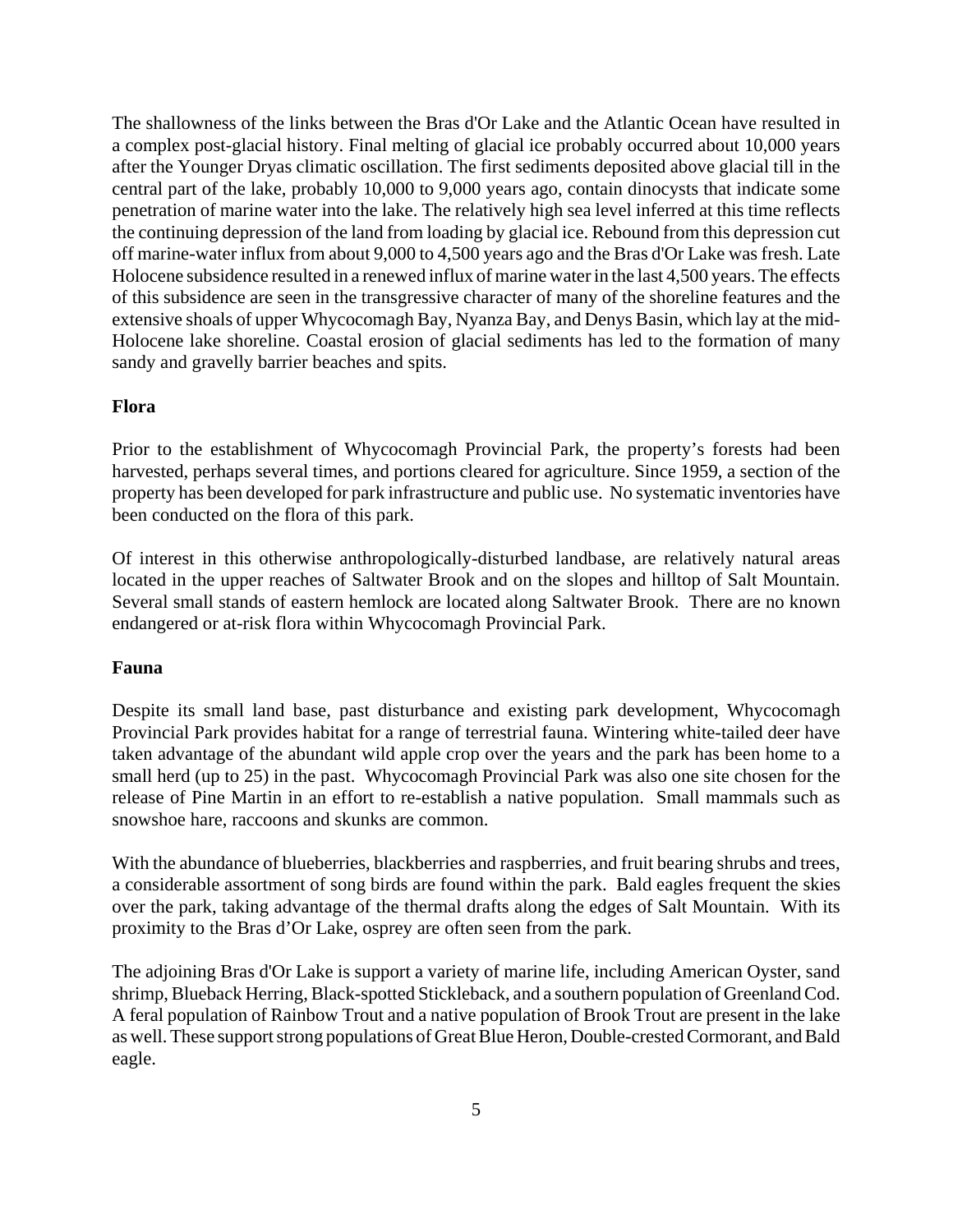### **Cultural Heritage**

The Whycocomagh area, and the broader Bras d'Or Lake region, is of high cultural significance to the Mi'kmaq people. The Waycobah First Nation is located near Whycocomagh Provincial Park. The area is also a centre of Scottish heritage in Nova Scotia.

At Whycocomagh Provincial Park three separate but adjoining farmsteads dating from the early to mid-1800s provided open agricultural pastures and fields. Remnants of the park's agricultural past, in the form of stone piles, stone fences, building foundations and apple orchards can still be readily located.

### **Outdoor Recreation**

Whycocomagh Provincial Park offers a 62-site campground, picnic area, access to the Bras d'Or Lake, washroom and showers, playground, group campsite, trailer dumping station and over 5 kilometres (3 miles) of trails that provide invigorating hikes to the summit of Salt Mountain. The Bras d'Or Lake is important for recreational boating. The significance of Whycocomagh Provincial Park in an outdoor recreation context is that it offers one of the few public access points to Bras d'Or Lake and it is located on the Trans-Canada Highway, a major tourism route.

### **Outdoor Education**

In recent years, a well-attended "Campfire Series" educational program has been offered at Whycocomagh Provincial Park to provide varied interpretive venues for both park clients and the general public. The focal point of these talks, displays and demonstrations has largely been around a "campfire pit" located in the park's program area. Other interpretive displays are located at the summit of Salt Mountain, and two commemorative plaques have been erected within the park.

The park has also been identified in a study currently in progress as having potential to present Mi'kmaq stories and culture.

#### **Tourism**

Whycocomagh Provincial Park is located on the Trans Canada Highway overlooking the Bras d'Or Lake, one of Nova Scotia's most popular tourism destination areas. Once heavily used by the travelling public, park use has declined significantly over the past 40 years in part due to a outdated facilities and upgraded services.

The local Whycocomagh Development Commission, a corporate body consisting of local business owners and entrepreneurs, has been highly supportive of initiatives to encourage increased park usage and overall tourism. Through their direct efforts, laundry facilities have been established in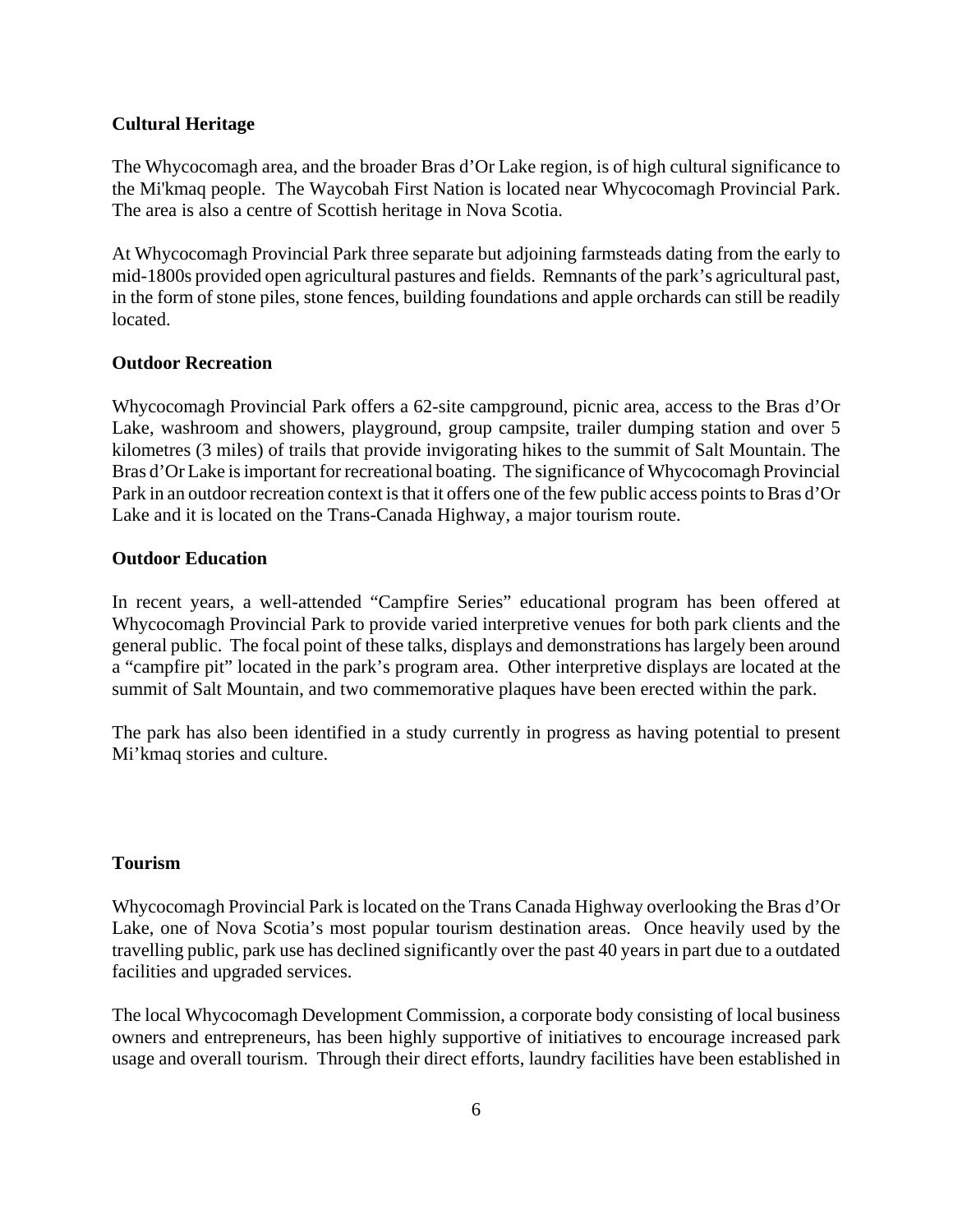the park, a first for Nova Scotia's provincial parks system. The result has been to increase the length of camper stays which, in turn, has generated added benefits to the local economy.

# **4.0 PARK ZONING**

Park zoning allocates park lands and waters on the basis of the importance attached to their protection as heritage resources and to their capability and suitability for recreational use and associated facility and service development. Zoning defines the degree of protection, conservation, and development that may occur within respective park areas. The Provincial Parks Regulations establishes three park zones: Environmental Protection, Resource Conservation, and Recreation Development. The first two are protection-oriented, while the third allows for more intensive development and use.

The Resource Conservation and Recreation Development zones will be used at Whycocomagh Provincial Park (Figure 2).

### **Resource Conservation Zone**

The Resource Conservation Zone includes those areas of the park containing significant natural, cultural, and recreational features and landscapes that require a high standard of conservation. This zone permits activities and land uses that do not conflict with or compromise the inherent natural character and aesthetic qualities of the park.

The Resource Conservation Zone may also incorporate and protect small, scattered sites with highly sensitive or significant natural or historic sites and features. These sites and features may otherwise warrant inclusion within an Environmental Protection Zone but due to the limited landbase involved, have been incorporated into the Resource Conservation Zone. Planning for any activities or land uses within the Resource Conservation Zone must consider the full range of protection options as the priority.

Within the Resource Conservation Zone are several non-park developments that are typically viewed as inconsistent with the intent of this zone. A high voltage power transmission line parallels Highway 105 and two municipal wells and associated water storage tank, as well as a communications tower, are located just off the Whycocomagh Mountain Road. All developments were approved prior to adoption of park zoning and this management statement and given the relatively limited landbase involved, it was felt appropriate to include them within the Resource Conservation Zone.

Those Resource Conservation Zone represents approximately 93 percent of the park.

### **Recreational Development Zone**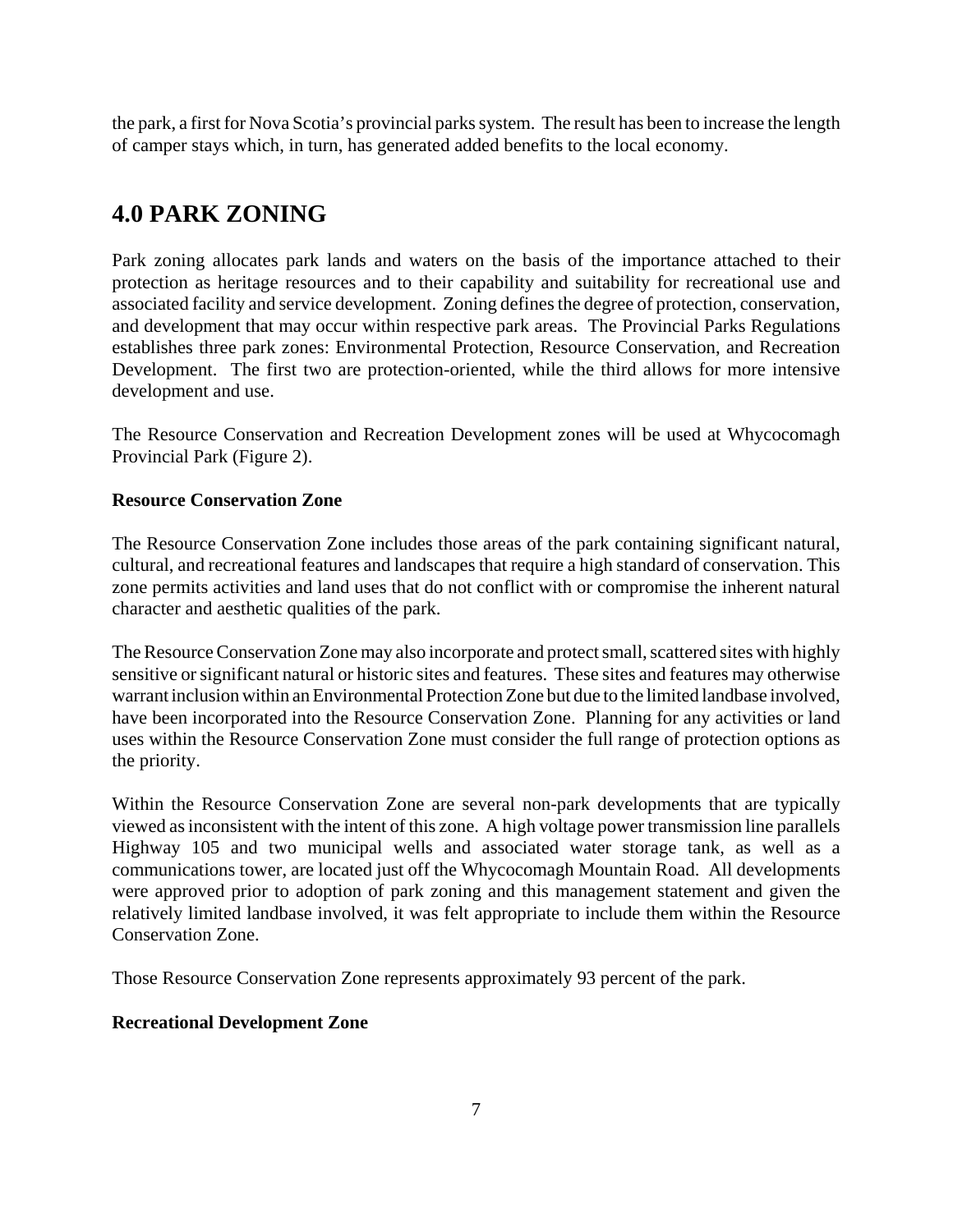A Recreational Development Zone includes an area of a park that is capable of supporting the development of facilities and services associated with outdoor recreation activities and more intensive visitor use. This zone is used to focus park facilities and services, as well as public use, within the most appropriate park areas without compromising protection-oriented values of the park.

The Recreation Development Zone encompasses lands associated with the campground and day-use area and represents about 7 percent of the park landbase.

# **5.0 DEVELOPMENT POLICIES**

All park development undertaken by the Department of Natural Resources will strive to meet site planning and development standards for provincial parks. In the case of a park redevelopment such as proposed for Whycocomagh Provincial Park, it may not be possible to meet all standards. In those situations, effort will be made to achieve as closely as possible the relevant standards.

Park development provides the facilities, infrastructure and appropriate opportunities necessary to ensure appreciation and enjoyment of the park. Whycocomagh Provincial Park has been in operation since 1959. On the north side of Highway 105, park elements include a 62-site campground with associated facilities and services (park administration, washroom and showers, playground, group campsite, program area and trailer dumping station) and over 5 kilometres of hiking trails. On the south side of Highway 105, a day-use area provides a picnic loop and access to the Bras d'Or Lake. This level of development, which occupies less than 7 percent of the park land base, is consistent with the property's classification as an Outdoor Recreation Park, and with the level of development in similar provincial parks.

A redevelopment of the park is planned for 2010 (Figure 3). While still in the planning stages, the redevelopment is intended to occur largely within the existing development footprint of the campground and day-use areas. Proposed redevelopments include upgrades to existing campsites and roads, construction of new road sections, the addition of up to eight serviced (electrical) campsites, remediation of water drainage issues in the campground, construction of a group and program area shelter, the addition of up to four yurts and relocation of the existing playground to a more central location within the program area.

# **6.0 ZONE-SPECIFIC MANAGEMENT POLICIES**

Lands within Whycocomagh Provincial Park are zoned in accordance with their heritage values and their need for protection. Zones differentiate the sensitivity of the heritage values and the permissible degree of development, recreational uses, and management practices within the park.

Two zones are identified within the park: Resource Conservation and Recreation Development.

### **Resource Conservation Zone**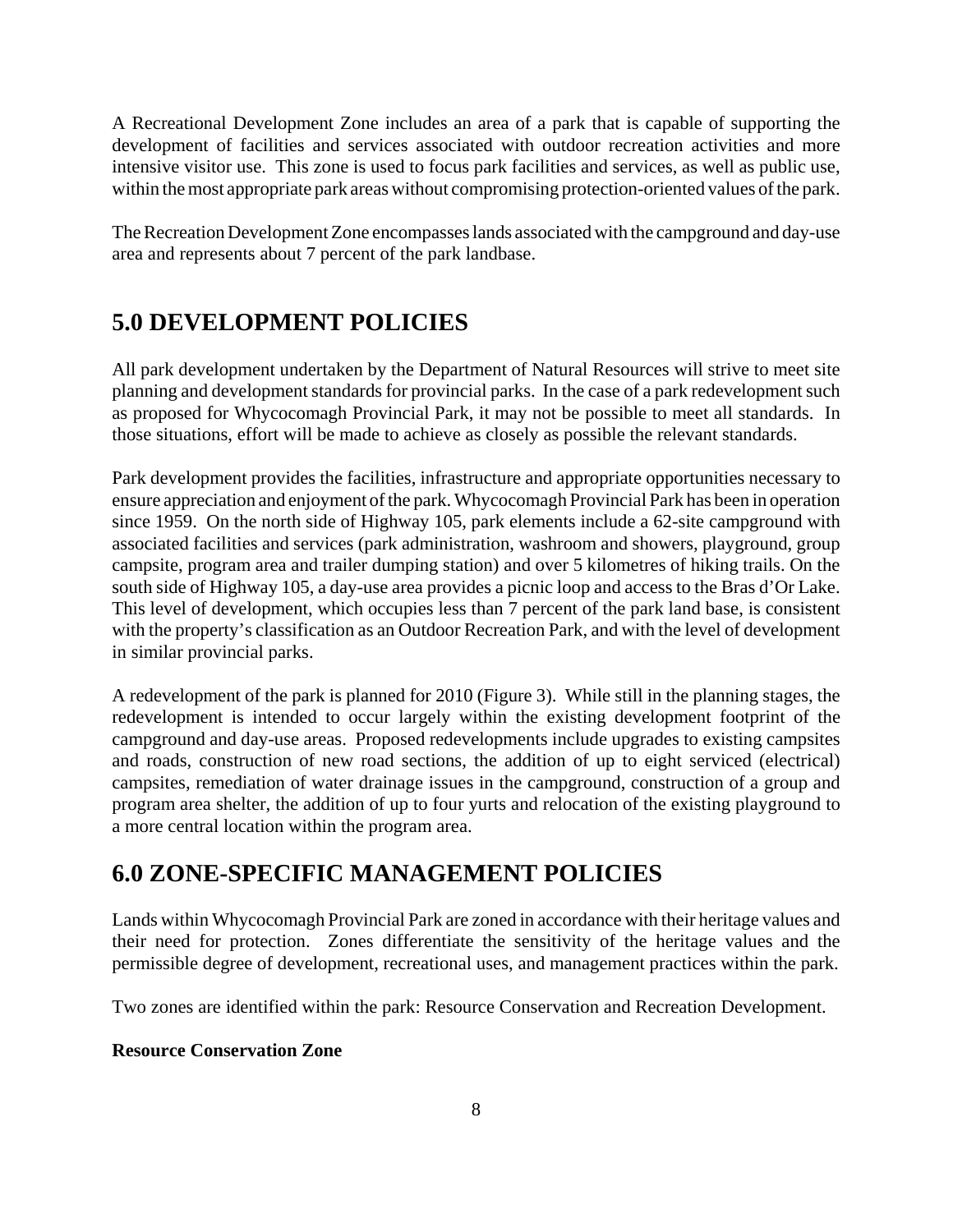Resource Conservation zones include areas of the park containing important natural, cultural, and recreational features and landscapes that require a high standard of conservation. This zone permits activities and land uses that do not conflict with or compromise the inherent natural character and aesthetic qualities of the park. Development is generally limited to hiking trails, scenic look-offs, signage and minimal interpretive facilities.

The Resource Conservation Zone is the largest of the two zones used at Whycocomagh Provincial Park. This zone protects the most undisturbed areas of the park while permitting limited infrastructure such as hiking trails, directional signage, look-offs, and minimal interpretive facilities.

Development will be limited to those activities that do not conflict with the focus on conservation and protection of park values. Specifically, infrastructure will be restricted to that which supports low-intensity, non-motorized recreational activities such as hiking and walking trails, directional signage, scenic look-offs and self-directed interpretive information. New trails will be developed only in areas that will not impact ecologically significant features.

#### **Recreation Development Zone**

This zone encompasses much of the day-use area along the Bras d'Or Lake as well as the campground on the north side of Highway 105. Development in this zone will be limited to infrastructure associated with car camping and picnicking, a program area, trails, and park administrative functions. There are currently 62 campsites and this number will not change appreciably as a result of the proposed park redevelopment.

Recreation Development zones typically include car camping and day-use areas, along with associated facilities and services. This zone also includes areas of intensive park use.

## **7.0 OPERATIONAL POLICIES**

Whycocomagh Provincial Park will be operational for both overnight and day-use activities.

#### **Park Operating Plan**

A park operating plan will be prepared to provide the necessary information required to operate the park on a day-to-day basis. In addition to addressing the following operational policies, the park operating plan will include such topics as budget, staffing, public health and safety, maintenance schedules and enforcement.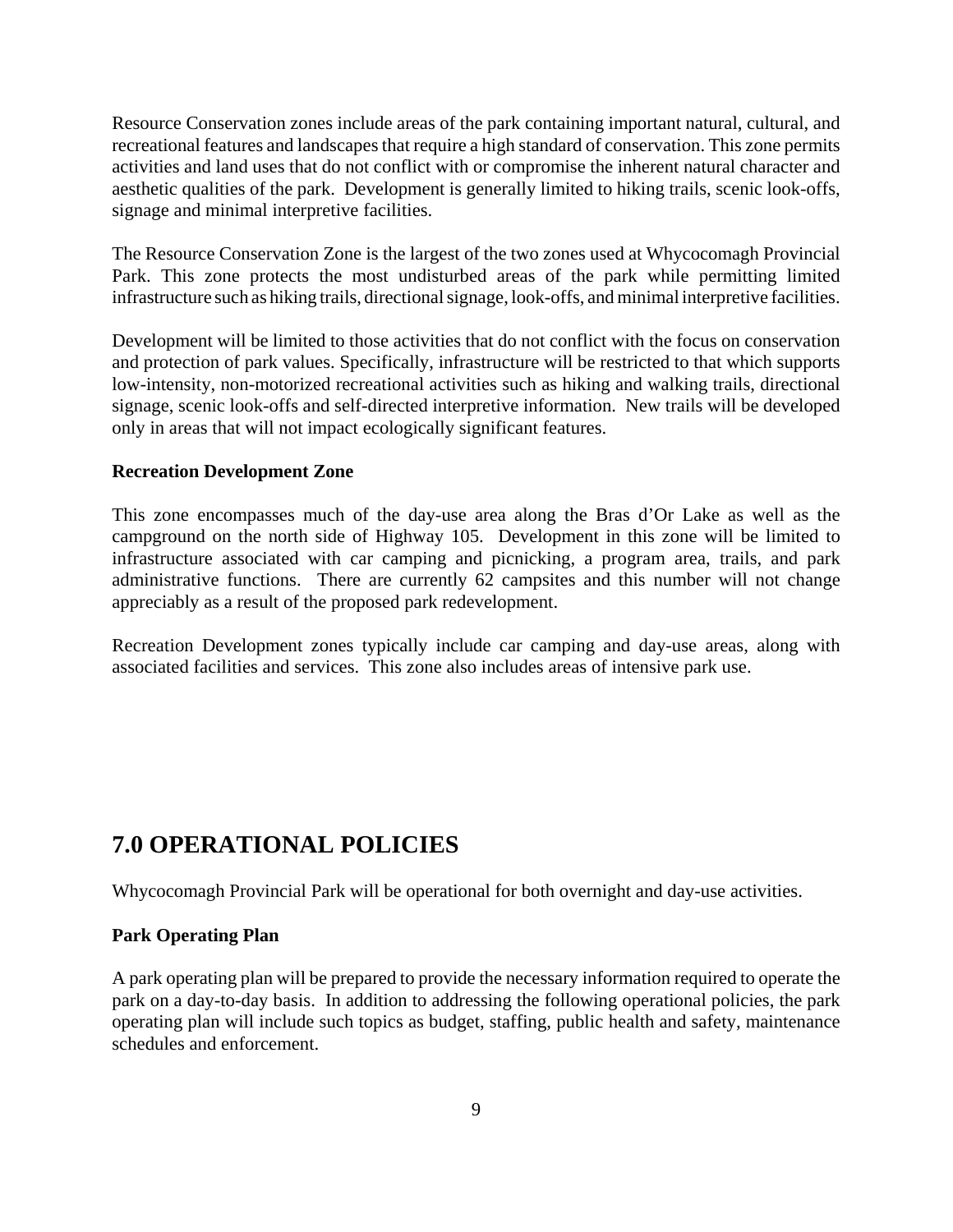### **Cultural Heritage**

Remnants of past settlement and agricultural use of Whycocomagh Provincial Park (e.g. foundations, stone walls, old orchards, old fields) are found throughout the park. These heritage sites will not be actively managed but they will be protected by provisions of the Provincial Parks Act, associated Regulations and provisions of this management plan.

### **Geocache**

Several geocache sites are located within Whycocomagh Provincial Park. When conducted properly, geocaching is an appropriate activity within most provincial parks. Geocache sites will be identified within the park and those not properly located will be removed. All geocache sites must meet the requirements of the Department's Geocaching Policy.

### **Vegetation Management**

The Department of Natural Resources has developed guidelines to provide clear direction on vegetation management objectives and options within provincial parks. These guidelines will be applied to Whycocomagh Provincial Park.

In the context of Whycocomagh Provincial Park, the following zone-based guidelines help define the general approach to vegetation management:

- Vegetation management must be consistent with park goals and objectives
- Within the Resource Conservation Zone, a non-intervention approach will be adopted so that evolutionary natural processes will be maintained. Within trail corridors and scenic look-offs, vegetation will be managed for access, safety and to maintain viewscapes.
- Within the Recreation Development Zone, vegetation management may be undertaken to allow for the development of park facilities and services, associated open spaces and to address public safety issues.

### **Natural and Cultural Heritage Education**

The goal of heritage education is to develop visitor awareness and appreciation of the natural and cultural heritage of Nova Scotia's provincial parks. Heritage education programming at Whycocomagh Provincial Park will focus on the self-use level with interpretive signage and displays at key locations. Park education and/or interpretive events such as the "Campfire Series" may also enhance educational programming. Partnership opportunities with the Mi'kmaq community will be explored to foster greater visitor knowledge.

# **8.0 SPECIAL MANAGEMENT ISSUES**